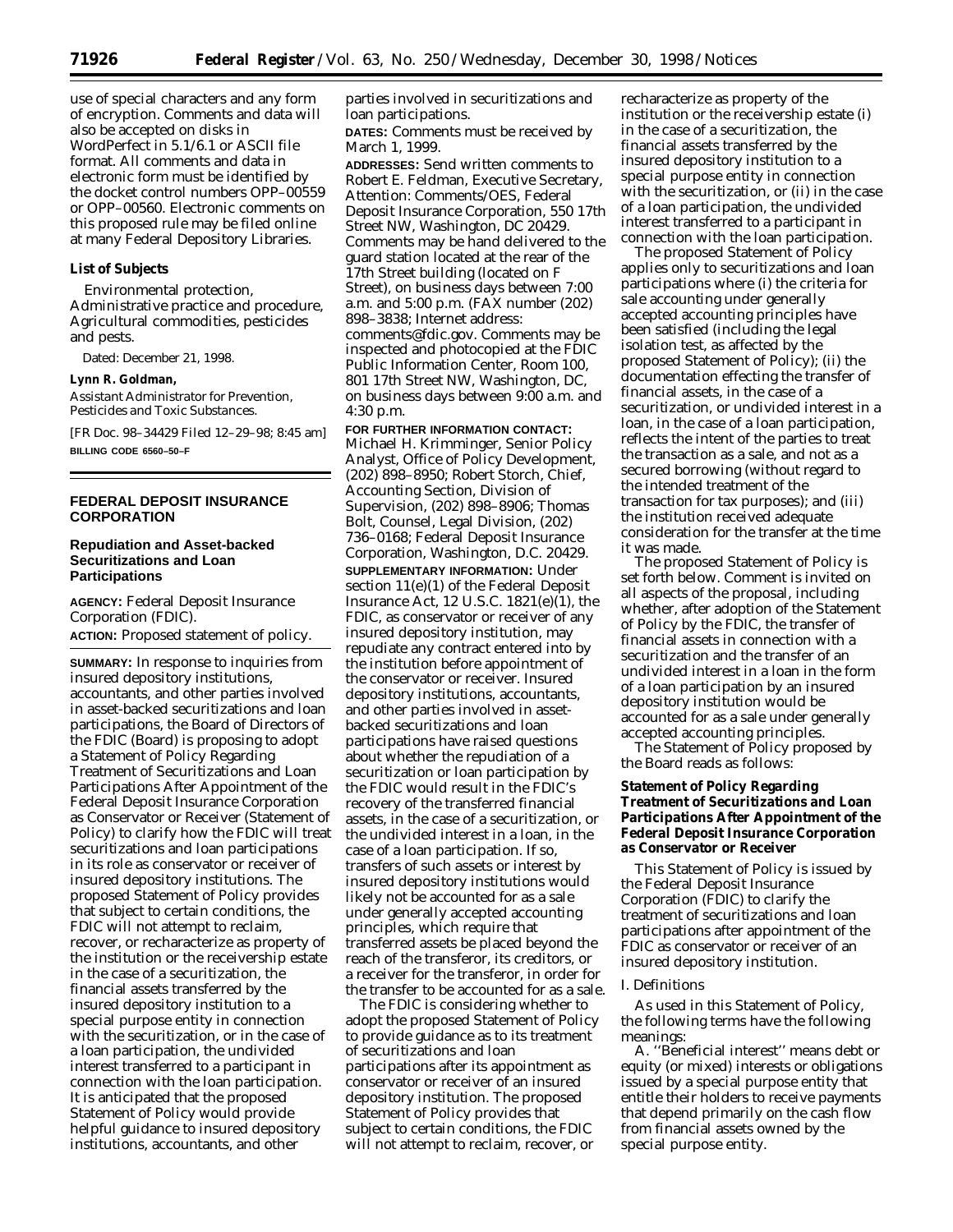B. ''Financial asset'' means cash or a contract or instrument that conveys to one entity a contractual right to receive cash or another financial instrument from another entity. Financial assets may include, but are not limited to, residential and commercial mortgage loans, commercial and industrial loans, consumer receivables, trade receivables, lease receivables, securities, and obligations satisfying the definition of ''permitted assets'' for purposes of Section 860L(c) of the Internal Revenue Code of 1986, as amended.

C. ''Loan participation'' means the transfer of an undivided interest in all or part of the principal amount of a loan from a seller, known as the ''lead'', to a buyer, known as the ''participant'', without recourse to the lead, pursuant to an agreement between the lead and the participant. ''Without recourse'' means that the loan participation is not subject to any agreement that requires the lead to repurchase the participant's interest or to otherwise compensate the participant upon the borrower's default on the underlying loan. Use of the singular in this definition is intended to refer also to loan participations that involve more than one loan or more than one buyer.

D. ''Securitization'' means the issuance by a special purpose entity of beneficial interests, the most senior class of which at time of issuance is rated investment grade by one or more nationally recognized statistical rating organizations, or which are sold in transactions by an issuer not involving any public offering for purposes of Section 4 of the Securities Act of 1933.

E. ''Special purpose entity'' means a trust, corporation, or other entity with distinct standing at law from the insured depository institution that is primarily engaged in acquiring and holding (or transferring to another special purpose entity) financial assets (or participations or other interests therein), and in activities related or incidental thereto, in connection with the issuance by such special purpose entity (or by another special purpose entity that acquires financial assets directly or indirectly from such special purpose entity) of beneficial interests.

#### *II. Background*

Under generally accepted accounting principles, one of the criteria for a transfer of financial assets to be accounted for as a sale is the ''legal isolation'' of the transferred assets. Assets are deemed to be legally isolated when they have been placed beyond the reach of the transferor and its creditors, even in the case of a bankruptcy or appointment of a receiver for the

transferor. Accountants, auditors, and other parties have raised concerns whether the legal isolation test would be satisfied in the case of a transfer of financial assets by an insured depository institution in connection with a securitization, or the transfer of an interest in a loan by such institution in the form of a loan participation, in light of the statutory power of the FDIC as conservator or receiver to repudiate contracts entered into by such institution. Specifically, questions have been raised about whether the repudiation of a securitization or loan participation by the FDIC would result in the FDIC's recovery of the transferred financial assets, in the case of a securitization, or the undivided interest in a loan, in the case of a loan participation. As guidance for parties who may encounter this issue, the FDIC has resolved to issue this statement of policy to clarify the effect of its statutory repudiation power on securitizations and loan participations.

Pursuant to Section 11(e)(1) of the Federal Deposit Insurance Act, 12 U.S.C.  $1821(e)(1)$ , the FDIC, when acting as conservator or receiver of any insured depository institution, has the power to disaffirm or repudiate any contract or lease (i) to which the institution is a party, (ii) the performance of which the conservator or receiver, in the conservator's or receiver's discretion, determines to be burdensome, and (iii) the disaffirmance or repudiation of which the conservator or receiver determines, in the conservator's or receiver's discretion, will promote the orderly administration of the institution's affairs. Repudiation of a contract relieves the FDIC from performing any unperformed obligations remaining under the contract and entitles the other party to the contract to a claim for damages. Such damages are limited by statute to actual direct compensatory damages determined as of the date of the appointment of the conservator or receiver.

The FDIC may exercise its statutory power to repudiate any contract entered into by the institution, including agreements entered into in connection with securitizations or loan participations. In order to resolve issues raised about the effect of this statutory power on such transactions, the FDIC has determined that, if certain conditions are met, it will not seek to reclaim, recover, or recharacterize as property of the institution or the receivership estate the financial assets or undivided interest in a loan transferred by the institution in connection with a securitization or loan participation, respectively. Accordingly,

the FDIC makes the following Statement of Policy, which is intended to be of binding effect upon the FDIC in all instances in which it is appointed as conservator or receiver of an insured depository institution.

#### *III. Statement of Policy*

Subject to the following conditions, the FDIC will not attempt to reclaim, recover, or recharacterize as property of the institution or the receivership estate (i) in the case of a securitization, the financial assets transferred by the insured depository institution to a special purpose entity in connection with the securitization, or (ii) in the case of a loan participation, the undivided interest transferred to a participant in connection with the loan participation.

#### *IV. Conditions*

A. This Statement of Policy addresses only the exercise of the FDIC's statutory repudiation power with respect to securitizations and loan participations.

B. This Statement of Policy applies only to those securitizations or loan participations where the criteria for sale accounting under generally accepted accounting principles have been satisfied (including the legal isolation test, as affected by this Statement of Policy); the documentation effecting the transfer of financial assets, in the case of a securitization, or undivided interest in a loan, in the case of a loan participation, reflects the intent of the parties to treat the transaction as a sale, and not as a secured borrowing (without regard to the intended treatment of the transaction for tax purposes); and the institution received adequate consideration for the transfer at the time it was made.

C. This Statement of Policy shall not be construed as waiving, limiting, or otherwise affecting the power of the FDIC as conservator or receiver to disaffirm or repudiate any agreement or contract that imposes continuing obligations and duties upon the insured depository institution in conservatorship or receivership, which the conservator or receiver, in its discretion, determines would be burdensome and the disaffirmance or repudiation of which will promote the orderly administration of the institution's affairs. As stated above, however, should the FDIC, in order to terminate such continuing obligations or duties, seek to disaffirm or repudiate an agreement or contract under which an insured depository institution has transferred financial assets in connection with a securitization or undivided interests in a loan in the form of a loan participation, the FDIC will not